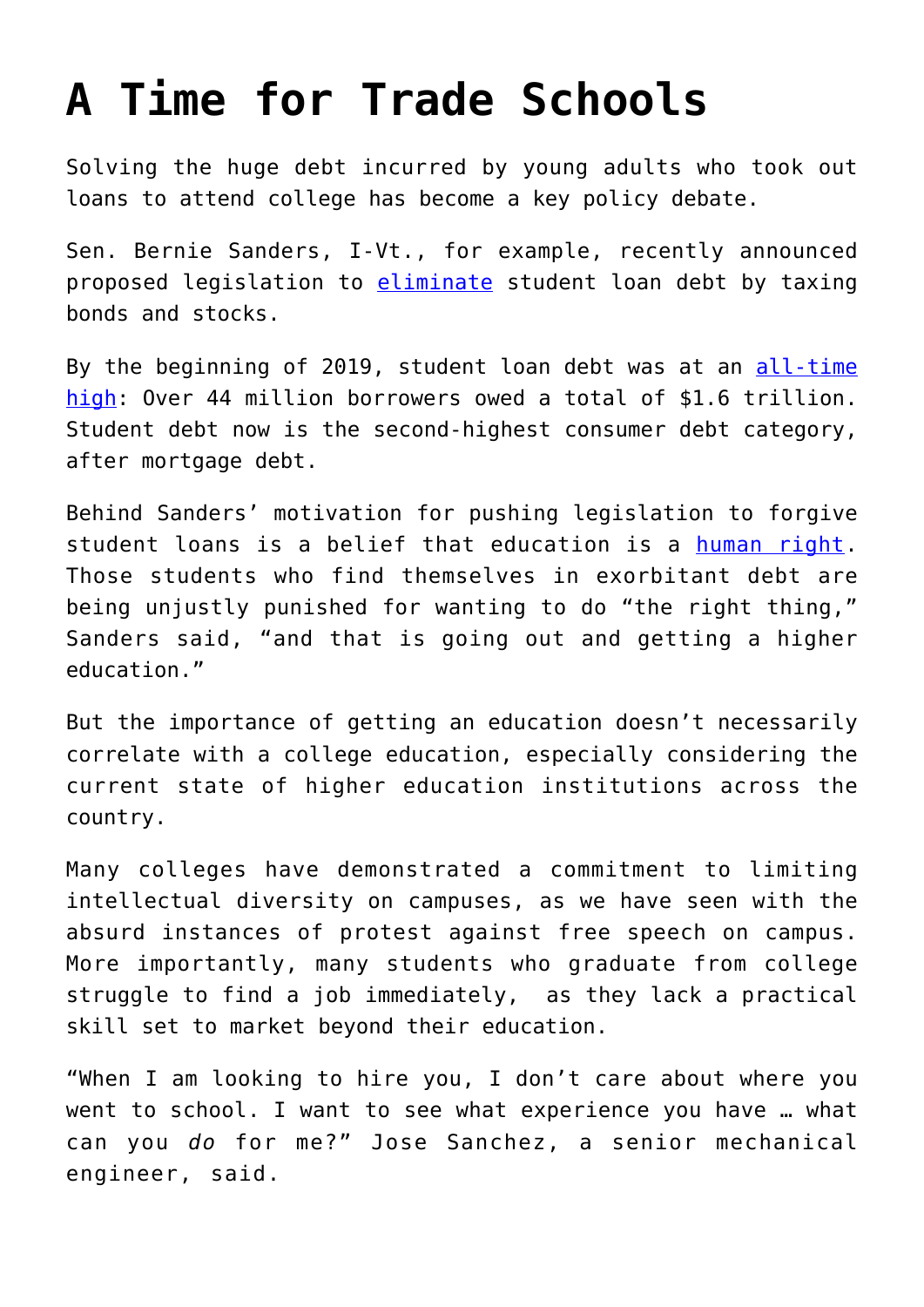Sanchez is of the opinion that what matters in the job market shouldn't be who you know or where you come from, but your ability to demonstrate skills and a willingness to grow those skills.

Loan forgiveness might be one solution that politicians will contemplate. But to truly fix the rising wave of student debt, we must begin to reconsider the value of college education for all young adults.

Although college might be a road that some students enjoy, higher education is not an infallible route toward financial stability, nor is it the [sole](https://www.theatlantic.com/magazine/archive/2018/01/whats-college-good-for/546590/) route toward a meaningful and profitable career.

Other opportunities exist. Technical and trade schools provide a rich alternative to higher education that allows students to gauge what they want to get from their post-secondary education according to their own abilities and life goals. What stands in the way is a **prejudice** against trade schools as places that are inferior to university.

An [article](https://www.popularmechanics.com/technology/a26789417/trade-schools/) in Popular Mechanics reports: "Over the past year, media from the [The Wall Street Journal](https://www.wsj.com/articles/stop-calling-it-vocational-training-11546298568) to [PBS](https://www.pbs.org/newshour/education/decades-pushing-bachelors-degrees-u-s-needs-tradespeople) have hailed technology schools and programs as harbingers of a new economy and reformers of a postsecondary education system that's become over-priced, over-valued, and often irrelevant."

Compared to most community colleges, vocational schools have a higher graduation rate, and the demand for careers in different trades has increased. For students who view college as a step toward a job and don't focus so much on a liberal arts education, trade school is a quicker, hands-on [option,](https://mystudentvoices.com/trade-school-vs-community-college-which-is-right-for-you-bd39f652c319) as several industries that provide a wealth of jobs do not require a bachelor's degree.

Citing the Bureau of Labor Statistics, the organization Career Education Colleges and Universities [noted](https://www.career.org/news/shortage-of-skills-construction-skilled-trades) that while 7.8 million Americans were listed as being unemployed in 2016,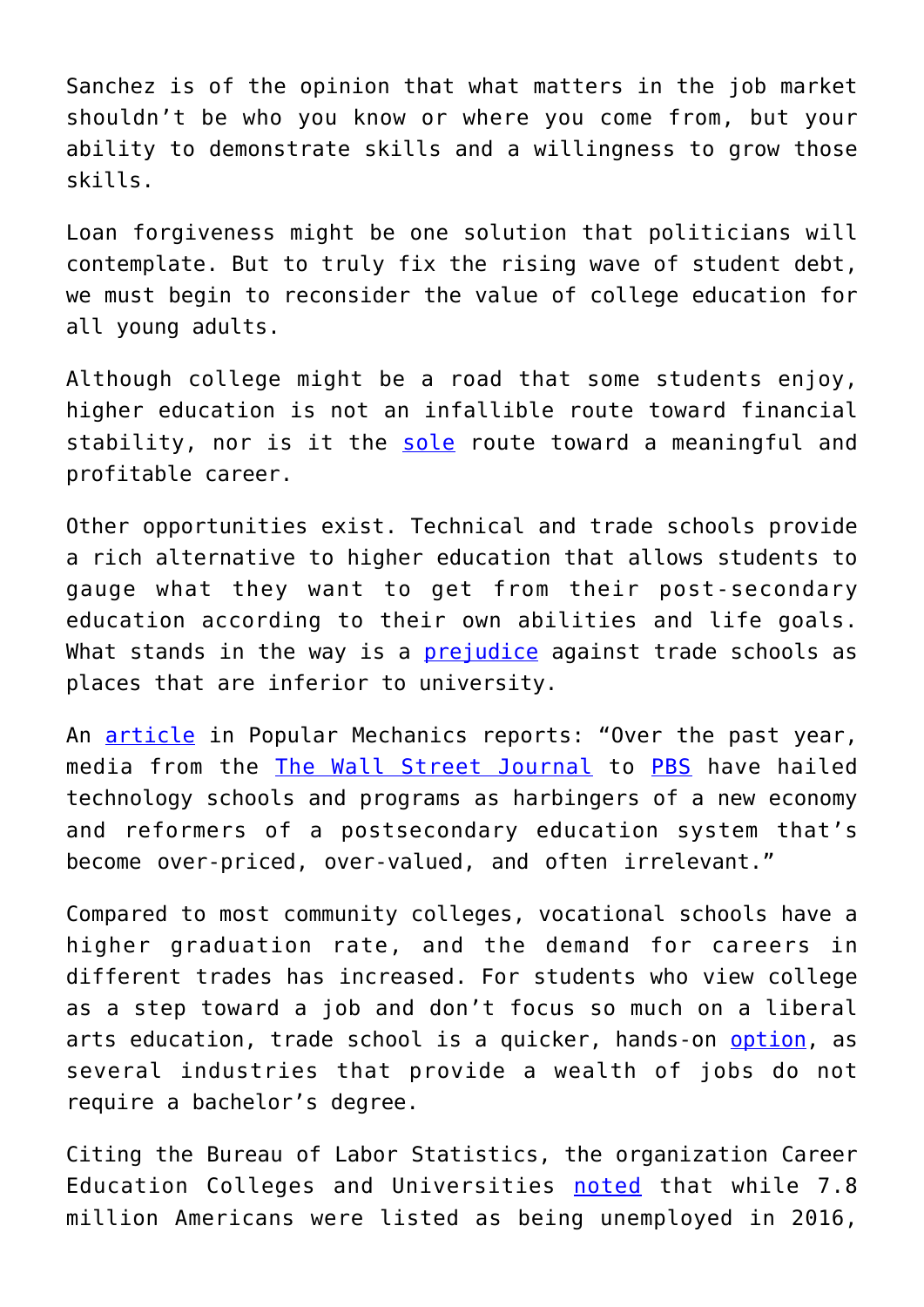about 5.8 million jobs went unfilled because employers couldn't find candidates with the necessary skills for these technical jobs, many of them in the construction industry.

Erwin Tejada, 24, entered the trucking industry because he knew that college was not a viable option for him. His experience working in non-trade jobs proved to him that wages were too low if you don't know a skill.

Tejada realized that what he needed for his economic stability was to take up a trade with a strong market in the United States. Obtaining a commercial driver's license was his solution, and he got it within six months and found work almost immediately after.

Finding ways to get millions of Americans out of debt through a forgiveness program will not educate rising generations of college students to truly consider all of their options and to weigh all of the consequences and benefits that might come from attending college at a high cost that does not guarantee a job right out of school.

The future for vocational schools looks bright, since jobs in the trades are a vital part of any economy.

A 2013 [study](https://1gyhoq479ufd3yna29x7ubjn-wpengine.netdna-ssl.com/wp-content/uploads/2014/11/Recovery2020.FR_.Web_.pdf) by Georgetown University's Center on Education and the Workforce concluded that "middle-skill jobs," which require education and training beyond high school but not college, are always necessary: Of the 55 million job openings created by 2020, about 30 percent will require some college or a two-year associate degree.

A [summary](https://www.acteonline.org/wp-content/uploads/2018/03/CTE_Works_Research-January2018.pdf) of a 2018 report by the [Association for Career and](https://www.acteonline.org/about/) [Technical Education](https://www.acteonline.org/about/) notes how technical education can improve state economies:

Communities across the nation benefit from [career and technical education]. Oklahoma's economy reaps a net benefit of \$3.5 billion annually from graduates of the CareerTech